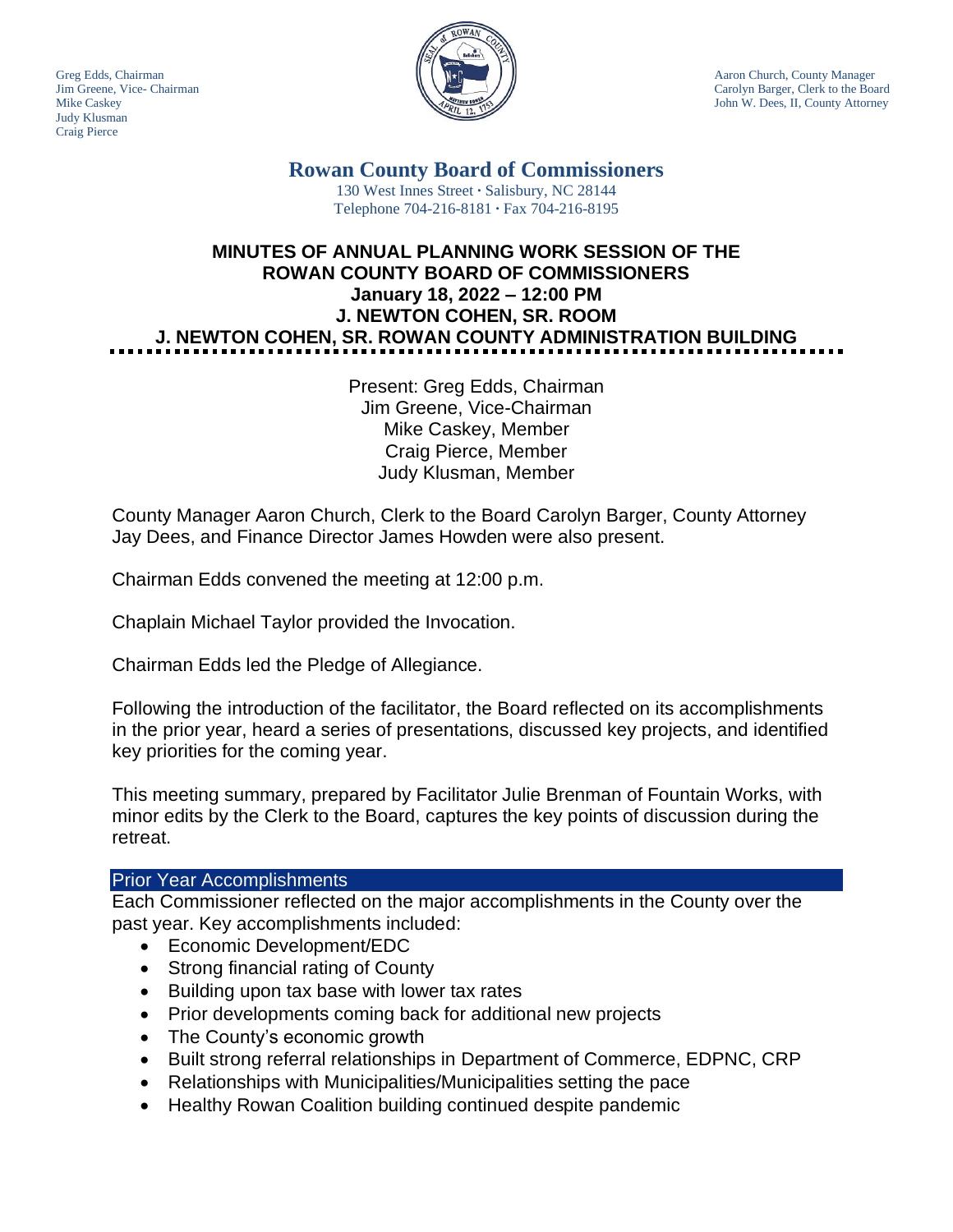- The grants to support our Volunteer Fire Departments
- New coalition for Detox Center and Mental Health
	- o Hospital
	- o PORT
	- o Harm Reduction
	- o Homeless
- o Community Care
- o Clinic
- o Providers
- o Doctor
- Appreciation of County workers through COVID built a whole process from scratch
- Our employees hard work through COVID
- Hiring new Health Department and Department of Social Services Directors
- Changing culture in departments
- Signing bonus and salary increase
- COVID responses
	- o Mass vaccination
	- o Mass testing
- Getting rural broadband up and running in the County
- Improving Environmental Health
- Continued support of the veteran community and new position
- Development study mapped out plan for improvements, but study said the County was already the best they have seen
- Agricultural Center work at West End Plaza
- Public Health plans to move to West End Plaza
- Animal Control (new facility Dog Adoption Center)/good work continuing
- Airport/ Development of Airport
- Upgrades of Parks
- Board has different views at times, but has always been able to get things done
- Stronger working relationship with each other on the Commission

## Budget and Financial Update

Aaron Church, County Manager, with support from James Howden, Finance Director, provided an update on the budget and financial status of the County.

## **General information**

- Total fund balance is \$73 million very healthy and up over the last 10 years
- Unrestricted fund balance is \$28.7 million
- Audit wrapping up in next months
- Net income is higher than the past due to influx in COVID money, as well as reduction in spending due to concerns for COVID
- Sales tax will exceed projections. 2023 expect slight increase as a conservative, preliminary estimate
- Fast food restaurants and others are paying employees much more up to \$20 per hour. There are labor shortages with implications for the County.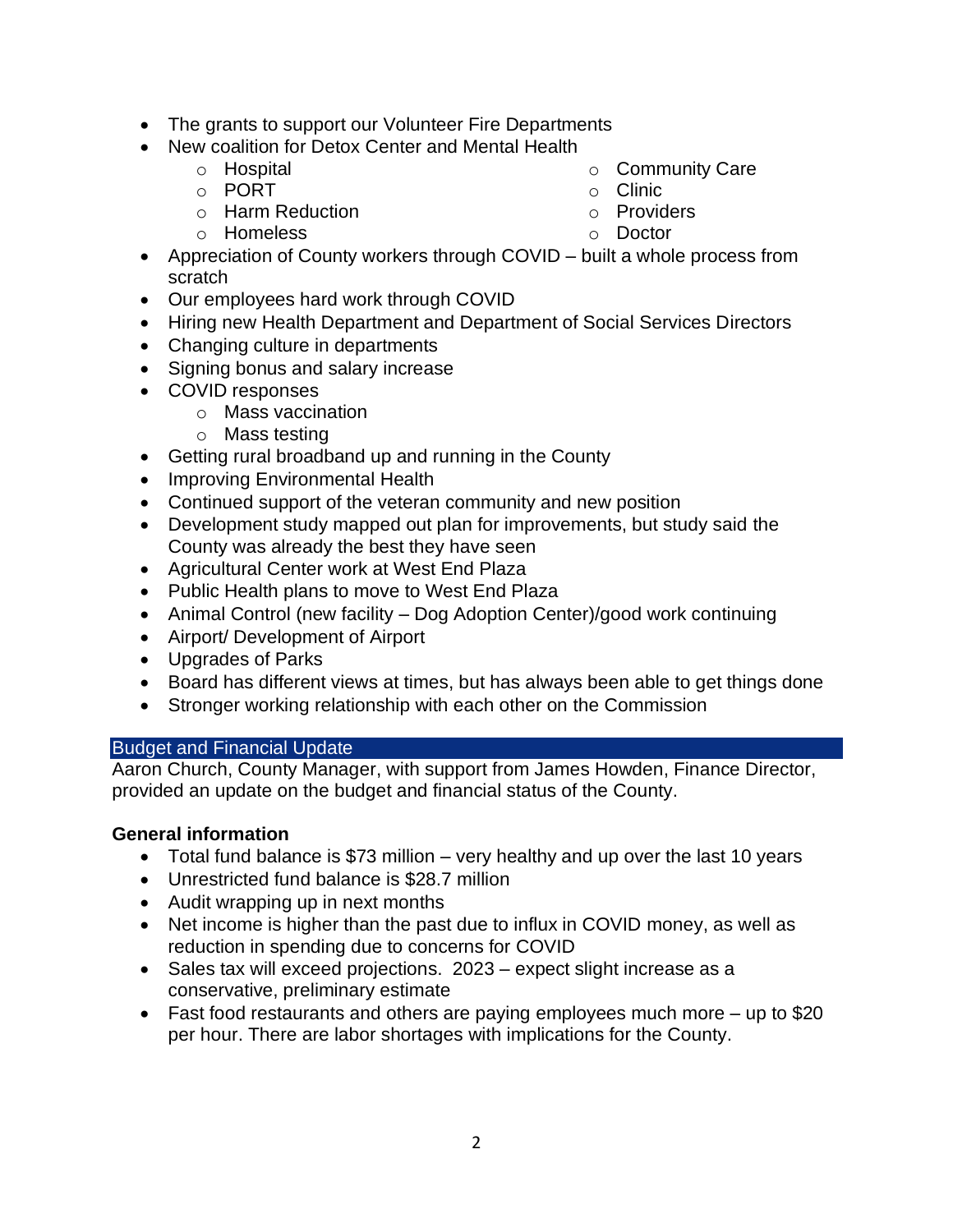## **Inflation**

- Now the highest it has been since 1982 and at 7% so far in 2021; prices continue to increase.
- In October social security increase of 5.9% COLA announced highest in years.
- Budget will recommend a COLA between 6% and 15%, which is unprecedented in recent years. This would include pay increases for employees in order to remain competitive.
- This recommendation will be based on factual projections
- Cost between \$3 million and \$7.5 million
- At minimum, anticipate budgeting a 15% increase on all goods and services

## **Revaluation**

Have not done a revaluation of property in 3 years. The coming year is not a revaluation year; we will do revaluation that will impact FY 2024. Will start the revaluation process after July.

Conservatively, we think there might be a \$20 million increase in revenue

| <b>Rowan County</b>                         |                  |                  |                               |
|---------------------------------------------|------------------|------------------|-------------------------------|
| <b>Property Tax Valuation &amp; Revenue</b> |                  |                  |                               |
| Projections - FY22, FY23, FY24              |                  |                  |                               |
|                                             | FY 2022          | FY 2023          | FY 2024<br>(Revaluation Year) |
| Valuation                                   | 13,910,000,000   | 14,015,287,947   | 17,263,956,902                |
| Increase                                    |                  | 105,287,947      | 3,248,668,955                 |
| Tax Rate (per 100)                          | 0.6575           | 0.6575           | 0.6575                        |
| <b>Collection Rate (Estimate)</b>           | 96.50%           | 97.00%           | 97.00%                        |
| Revenue                                     | \$<br>88,257,211 | \$<br>89,386,003 | \$<br>110,105,201             |
| Increase                                    |                  | \$<br>1,128,791  | \$<br>20,719,198              |

from the revaluation in FY 2024.

# **Bond Referendum for Rowan Cabarrus Community College**

Voters approved bond several years ago, but has been delayed. When voters approved, they voted for a tax increase.

\$40 million bond = \$3.9 million annual debt service

# *Questions from Commissioners:*

Can we still do the project for the \$40 million that was approved? What do we do if the project will cost more? Perhaps we need to have a conversation with the community college about what they can do within the \$40 million range. May as well start having the conversation now. Chairman Edds and Vice Chair Greene meet with them regularly. They have not asked for more money and realize the \$40 million as the amount that is allocated. Will be sure to raise the topic with them.

## *Net Budget Outlook:*

Inflation COLA/goods and services =  $$10$  million plus potential bond debt = Possible \$13.9 million increase to budget this year without guarantee of revaluation May require a tax increase to cover bond and inflation cost Next fiscal year, it may be possible to issue the bonds with a tax cut due to revaluation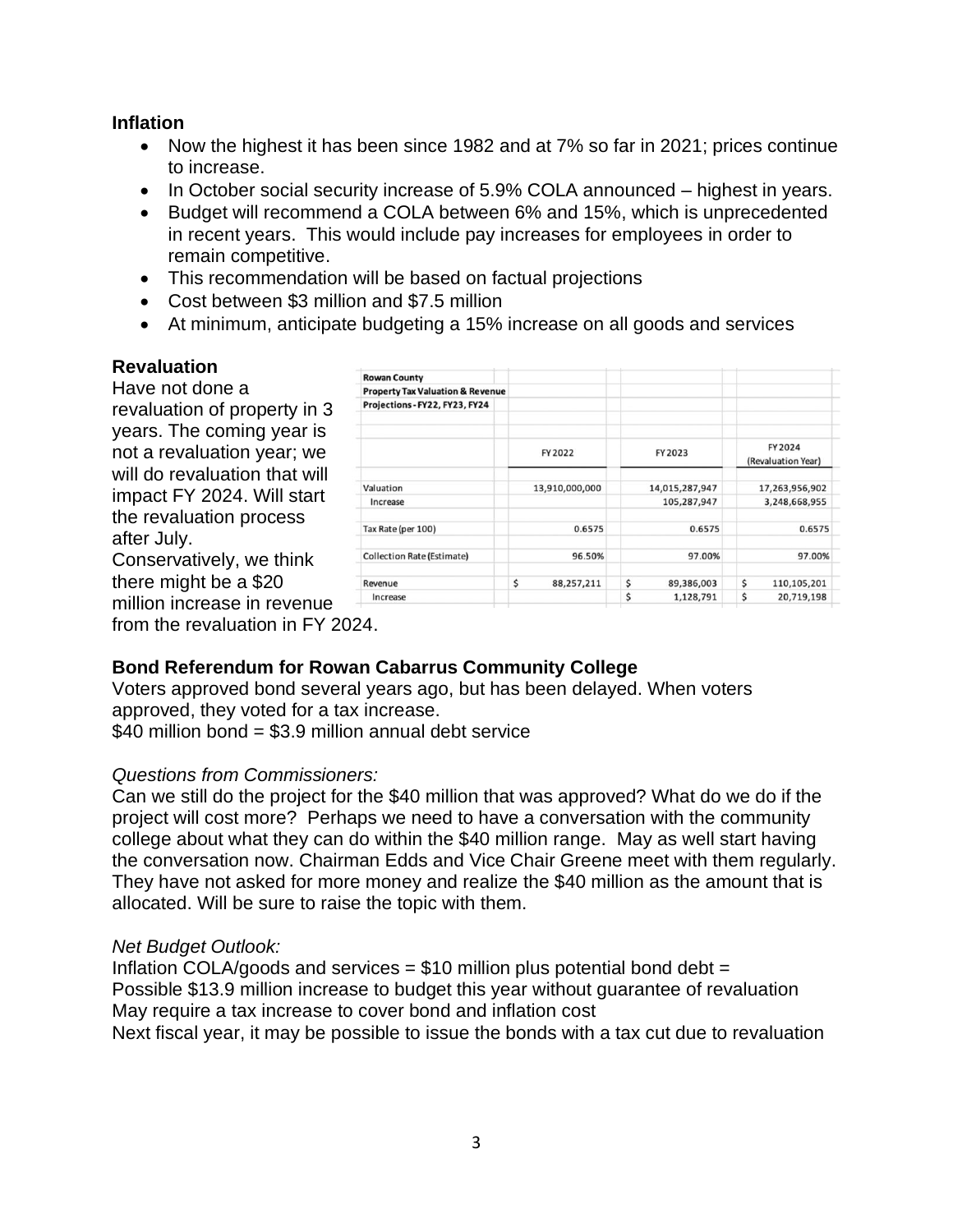

**COVID-19 Funding-** CARES Act funding has been spent as shown in pie chart.

# **AMERICAN RESCUE PLAN ACT (ARPA)**

\$27.6 million in ARPA funds have been budgeted. Approximately \$5 million has been spent, leaving about \$22.6 million unspent. Originally the entire amount was restricted; County was recently told \$10 million of the balance can be spent with very few restrictions. This means that there is \$12.6 million in restricted funds remaining. Restrictions are largely related to COVID – mental health, health, broadband providers. Does the Board want to provide guidance on how to spend balance – restricted and unrestricted?

# **GRANT ADMINISTRATION**

With all the grants in economic development, the County is spending money with engineering firms to manage the grants. Using four different companies to administer grants – in FY 2022, will spend about \$87 thousand. With all the grants the County has in the budget, and with the recent hiring of the state and federal lobbyists, the County could hire a full-time grant administrator to manage these grants (not a grant writer). May be easier and more efficient to have a full time grant administrator than to have to manage several firms. Likely need to budget \$90-100k per year. The grants stipulate that there is funding in the grant to pay for administration, so this is not a request for new funding. This is a specialized position that requires experience. The County cannot train someone; needs someone that can guide the County to ensure it is following the rules and regulations. Typically, one person can administer 10-15 grants at once.

*Feedback and comments*: Prefer to discuss at budget time. There are other grants that require administrators in order to receive the funding. Some of the municipalities are also getting grants. It was suggested to partner with the municipalities on the position. The municipalities have less capacity to administer the grants. Maybe the County can start pursuing the position but it will take some time to fill the position.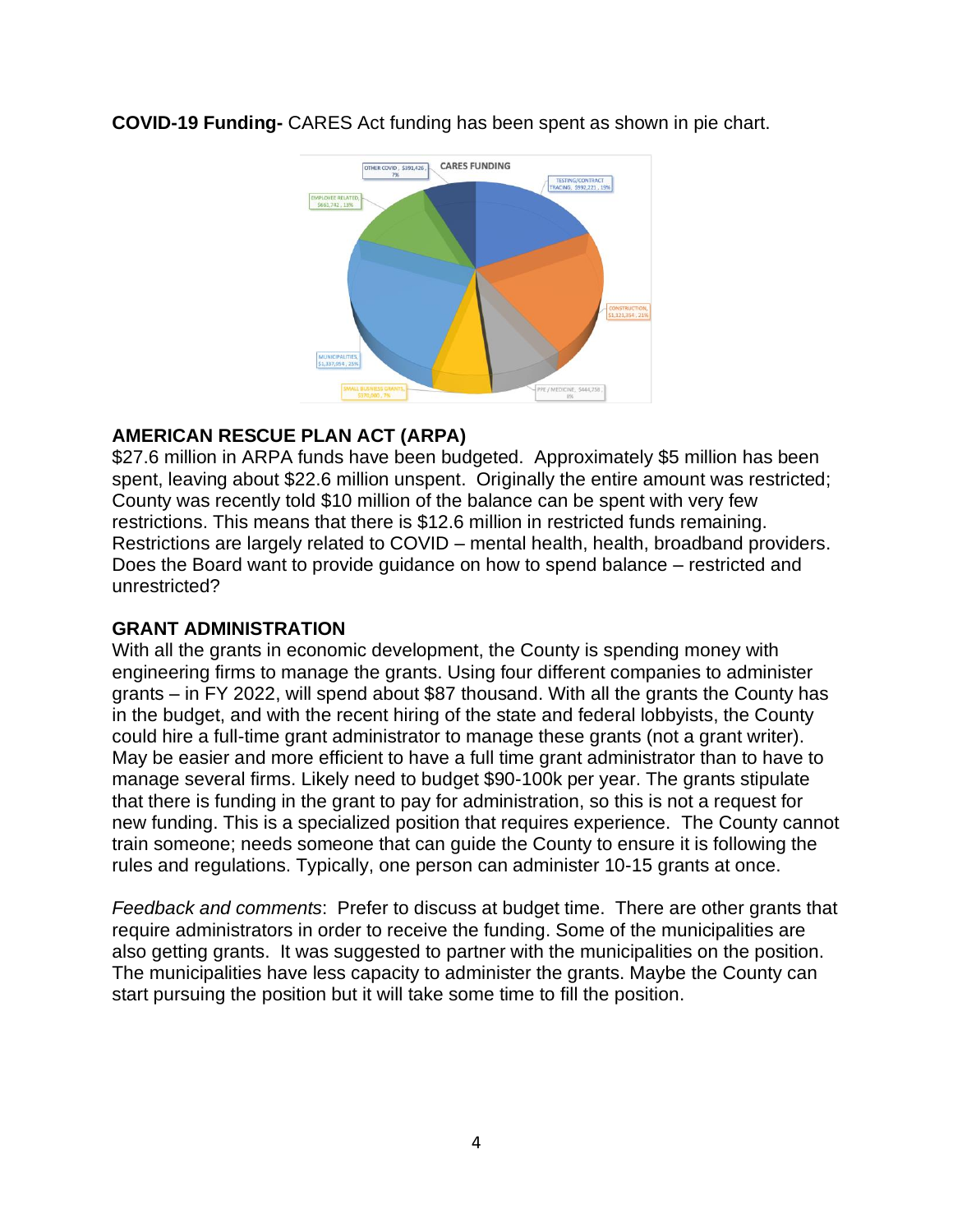#### Economic Development Updates

Rod Crider, President and CEO, and Scott Shelton, Vice President of the Rowan Economic Development Commission (EDC) presented an update on economic **2021 Progress Towards Goals** 

development. The focus was on providing highperformance, high-quality service delivery.

The public-private partnership model is flourishing. Pledges to date: \$1,410,800 in cash and in-kind investment. Private sector has strong interest in economic development.

Forward Rowan is getting results

- $\sqrt{\phantom{a}}$  Created 1,010 jobs
- $\sqrt{ }$  \$127 million investment
- $\sqrt{ }$  \$38,055 average wages

# 284  $Goal = $70m$ **Goal - 500** (47.8% met)  $(56.8% met)$ **ROWANEDC**

**New Jobs** 

Capital Investment

#### **Targeted economic growth**

- Working with existing business is top priority; established the Rowan County Manufacturing Network
- Expand Rowan is supporting existing business retention and expansion
- Project activity has exploded: more leads, and qualifying leads almost double across the board (156 leads, 124 qualifying leads, 15 company visits). Have several large projects under consideration (Total pipeline potential: 4034 jobs, \$2.6 billion capex)
- Site readiness initiatives completing Duke Energy and ElectriCities to prepare more sites.
- Exploding activity across the County, especially around I-85 exits

## **Talent Attraction and Development**

- Launched new Work in Rowan job portal
- Customized hiring assistance to employers
- Deployed new research tools that provide real time data on job demand and skills gaps
- Continued education roadshows to expose educators to hiring challenges and dynamics with local companies
- Conducted and economic opportunity analysis
- Continued participating with workforce development
- Meeting the needs of local employers
- "Work in Rowan Wednesday" highlight employers that are hiring

## **Promote Rowan As An Attractive Location**

• Working on marketing to include attraction of talent. Rowan County needs the employees to fill the coming jobs. The EDC feels there is a compelling story about why they should locate in Rowan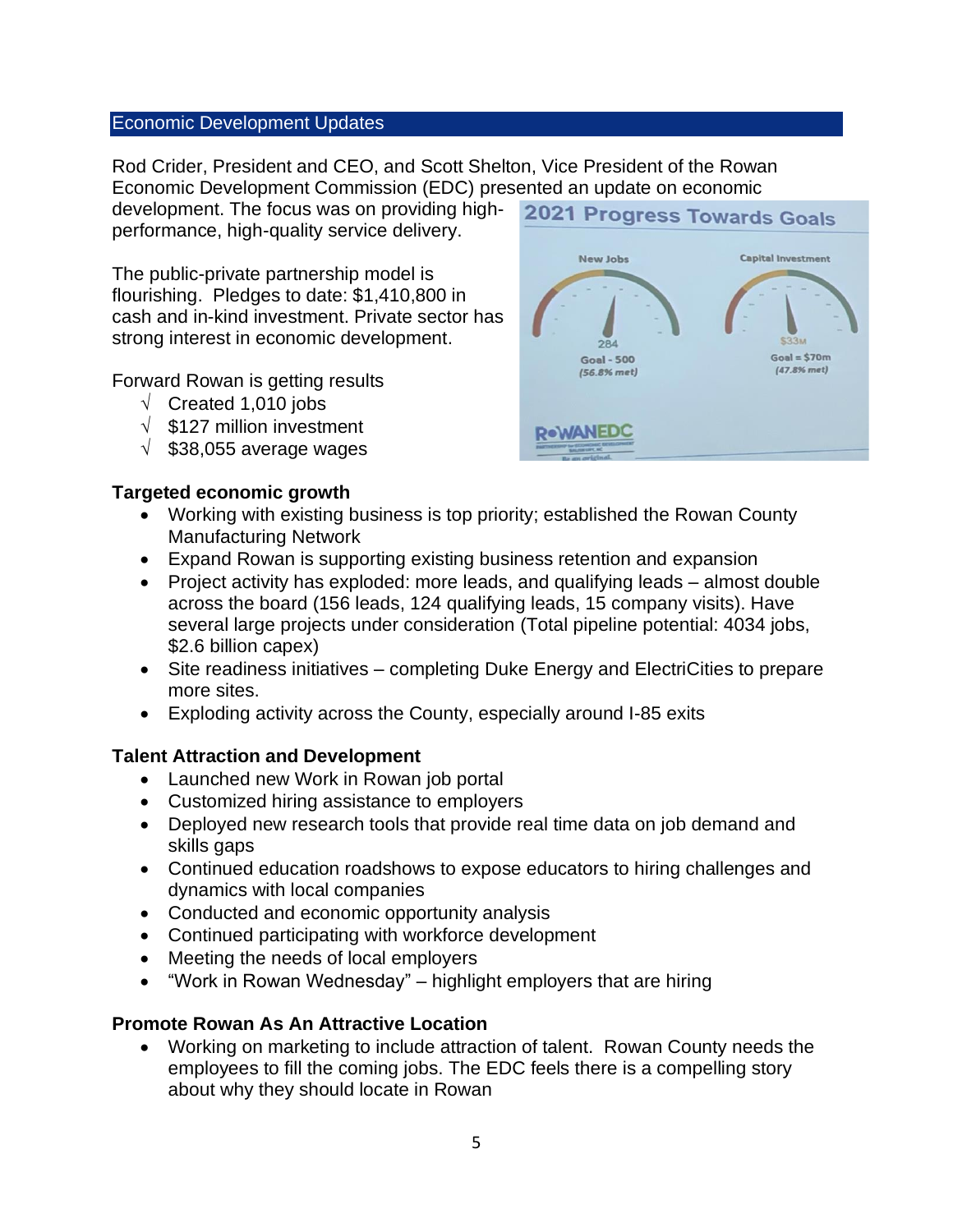- Accomplished marketing campaign last year; the EDC hired a new marketing manager
- Increased our visibility
- Rowan ranked #7 for food processing in the nation. Attract more food processing and value-added agriculture companies.
- Suddenly Smaller Can Be Better Campaign

*Feedback and comments:*

- Would like to link job portal on the County's website.
- Education roadshow So important to coordinate and tie education into the process
	- o We are seeing that most of the higher skilled hires are coming from outside of the county. Would like our education leaders to provide the skills necessary so Rowan folks are qualified to be hired for the middle and higher paying jobs at the companies we are recruiting. Want our educators to see the skills needed for the higher paying jobs
	- o Companies are willing to pay for training for promising employees. Interested in learning how many employers offer training up front.
- Creating Agricultural Center at West End Plaza (WEP) a good opportunity to partner with the emphasis on Agribusiness
- We see all of the quality work and relevance of the outcomes. Also appreciate the impressive work that goes into the effort to have such good outcomes for the County's economic development.
- Would like to encourage companies to provide childcare. One of our large companies has been thinking about childcare on site. They will be able to compete on culture and not on compensation alone. Childcare would be a way to invest in employees.
- What are some of the strong incentives you have seen employers offer: flexibility in work environment, employees are valued, recognized as making an impact, remote work, opportunities in organization, childcare. Healthcare and 401k are always a consideration.

Chairman Edds called for a break at 2:24 p.m.

Chairman Edds reconvened the meeting at 2:40 p.m.

## Rowan County Detox & Facility-Based Crisis Center

A team has been working on documenting the need and pursuing the creation of a Detox and Crisis Center. The group is seeking support of a new Rowan County Crisis Center. The request is for bricks and mortar only. The overarching goal is to have a one stop shop, provide a safety net and reduce costs. The team of presenters included:

- Jenny Lee, Executive Director, Rowan County United Way
- Desiree Dunston, Sr. Director of Professional & Support Services and Dr. Venkata Chivukula, Novant Health Rowan Medical Center
- Alyssa Harris, Director, Rowan County Public Health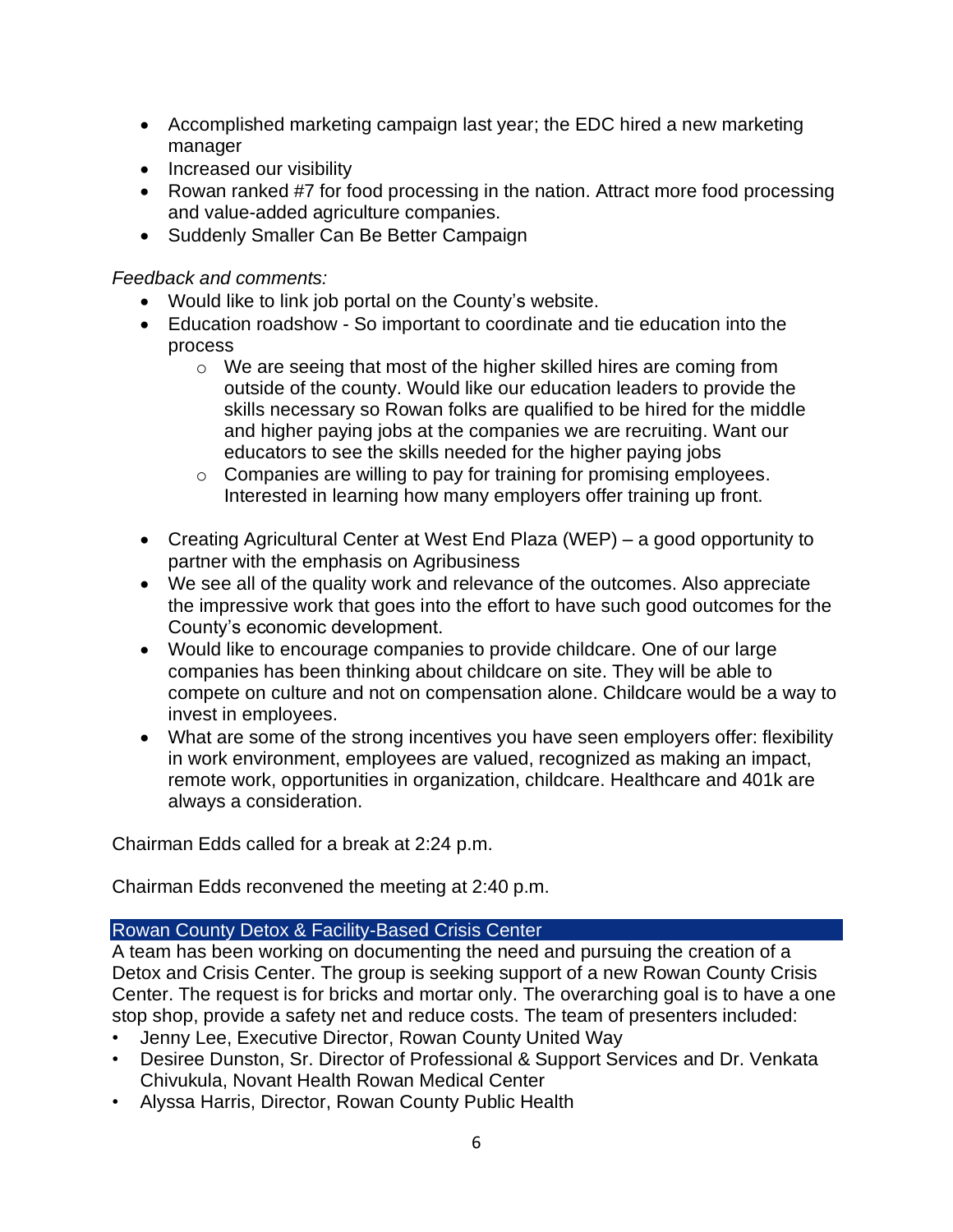- Micah Ennis, Director, Rowan County Department of Social Services
- LaTanya Hardy, CEO/Executive Director, S&H Youth and Adult Services

In 2018, several groups came together to do a community wide health and human services needs assessment. Most pressing needs identified were: Mental health; Substance abuse; Healthy lifestyle behaviors. In 2019, United Way earmarked \$100,000 for seed money for a detoxification facility. This got put on hold due to the COVID-19 Pandemic.

In December 2021, began the planning phase. Applied for grant funds to support a consultant to provide site assessment, feasibility study and plan development for a Detox and Facility-Based Crisis Center through the City of Salisbury HOME-ARP Funds. Pending decision but staff has recommended the grant to be approved. The team is working with Vidant health hand-in-hand. Mental health issues have shifted a lot of costs to jail and triage systems. It impacts homelessness, emergency departments.

## **The need and benefits**

- o Need to provide services to patients in our community.
- o Will improve the health of families. Will help employers. Will help community thrive.
- $\circ$  Seeing increase in anxiety, depression across much of population. Some of this came from sheltering and isolation due to pandemic. Students have been impacted because of virtual school. In turn, saw an increase in substance use. More opioid use. Have seen this directly impacting emergency department and hospital. Increasing re-admissions and relapse.
- o Want to create something so patients do not fall through the cracks. Detox center will help the patients that need help to decrease stress.
- o All emergency departments are being overloaded. Detox center will decrease stress on hospital.
- o Substance abuse is one of top priorities for community. Solutions do not happen overnight. Impacts economic development in county.
- o Support families by preventing future addiction; trying to break cycle of abuse.
- o Engage in harm reduction by distributing Narcan
- o Work with justice involved populations
- o We are experiencing a behavioral health pandemic
- o The referrals exceed our capacity to serve individuals in need (served 35 of 128 referrals)
- o We have seen success: sobriety plus housing and employment

## **Increase access to treatment.**

- In 2021, Rowan County had 755 overdoses and 58 fatalities resulting from substance use.
	- In 2020, we had 626 overdoses and 36 fatalities. This problem continues to worsen due to COVID-19 and other mitigating factors. (This was double 2019)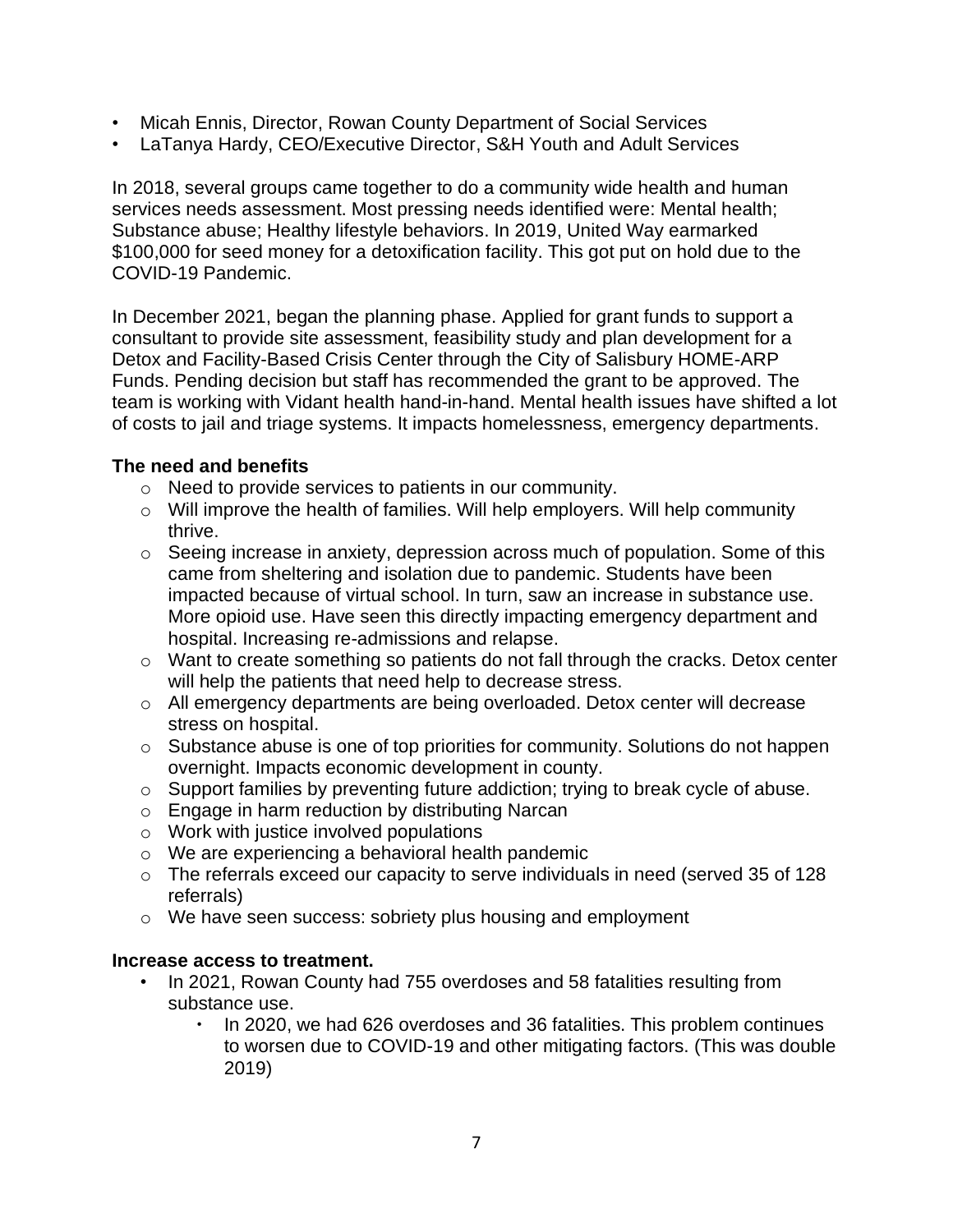- *Per the State of North Carolina, we are considered in the highest category for overdose* deaths with our rate of 47.2 per 100,000 vs. the State's 28.4
- Problem is continuing to worsen
- $\cdot$  43 deaths 2018 51 deaths 2019 67 deaths 2020– 58 deaths 2021
- Overdose is the leading cause of death among individuals ages 25 49. Demographics of overdose deaths are overwhelmingly white and male.
- In September 2021, there were 28 known suicides or suicide attempts in Rowan involving mental health and drug abuse.
- Substance use is a public health crisis leading to a community that is facing a number of growing concerns. If we are to be a healthy and vibrant community that welcomes new businesses and economic development opportunities, we must consider what needs to be done to solve the growing health concerns.
- Rowan County currently has Hepatitis C and Hepatis A outbreaks that are connected to substance use.
- In 2019, Hepatitis C rate was 2.8 it has more than doubled to 5.6 per 100,000.
- Programs like the proposed Detox and Crisis Center, alongside initiatives like PORT, will help us turn the tide on substance use in the community. Substance use is generational and the trauma that exists will be perpetuated if we do not bring a community solution to the table.

## **Substance use disorders are contributing factors to:**

- Financial and food insecurity for some families
- Self-neglect or caretaker neglect of adults who are elderly and/or disabled
- Children and youth entering foster care because of neglect and/or abuse
- Difficulties keeping youth in foster care safe as a result of their own substance use

# **The Proposal**

We each feel the urgency for a Detox and Crisis Center. We want to save money by diverting people from emergency departments, jail, etc. Want to create a community based, collaborative center. Less costly and promotes a healthier Rowan County. We want to do the back-end work to prepare a healthy workforce for the County.

- This committee is asking for the Board of Commissioners to consider approving the allocation of \$15 million from the ARP Funds to support the purchase and/or construction of the Crisis Center. Not asking for service delivery. We will continue to work as a committee to ensure we bring the best facility that will generate long term strategies for change.
- This is a coordinated investment in services to protect Rowan County citizens and reduce safety net costs. We have several letters of support from throughout the community.

# *Feedback and comments from Commissioners:*

- Can we use the opioid funds instead of ARPA funds? Need to clarify, but think the opioid funds are for service delivery.
- This will be two separate buildings. Medicare does not allow adult and adolescents to be served in same unit.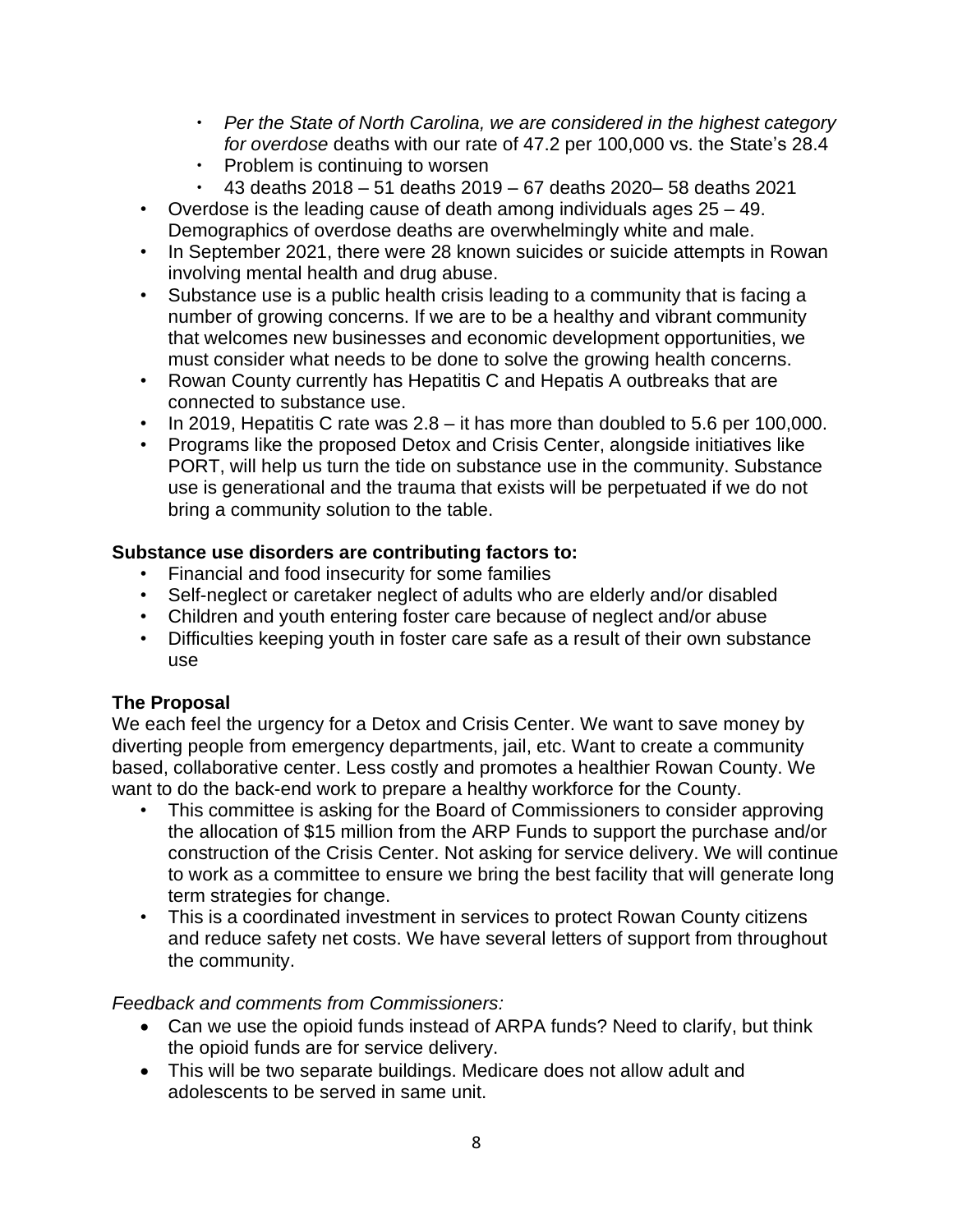- Do not have land yet but would hire a consultant to help do site assessment. Best case scenario, the diversion program would be close to the hospital.
	- o Rowan Medical Center has a piece of land they will consider using. Will discuss with leadership.
- Where would operating costs come from?
	- o Would come from an array of different insurance groups. Ideally, would like building to be County-owned. Service provider would be sought through an RFP. Want to have facility not turn away anyone based on ability to pay.
- Would like to present updates as planning is refined and have more information.
- Would like a consultant to do a feasibility study to understand what would be appropriate in Rowan County.
	- o This would be smaller than the Billingsley Facility in Mecklenburg County.
	- o Does the State of NC decide on number of beds? No, it would be locally decided, but with input from Vidant and the consultant we would hire.
- This is a huge project. \$15 million in construction alone, let alone the ongoing expense to operate it. It is a bit overwhelming. Committee does not anticipate the operating costs would be borne by the County. The Managed Care Organization (MCO) operator would be responsible for operations.
	- o Will be a public-private partnership. Will seek funds from philanthropic community. Hope there can be support for the uninsured.
- Would like to do the assessment because this is what our families need.
- Why is Novant not doing this if there is a community need? If the market is there, why are private providers not coming in to meet the need?
	- o NC is under mental health transformation. It is focused on outcomes. Recognize that we have better outcomes for patients if physical and behavioral health work together.
	- o They do not detox patients unless there is a physical health concern. Medicaid/indigent patients must be served by people in the network and the network has been closed. There are licensing requirements from the State. A lot of the insurers are moving toward outpatient services. This is not a hospital's core competency – they take care of medical needs. These patients do get hospitalized, but once the acute issue is addressed, they are referred out to the community.
	- $\circ$  Only taking care of 10% of a patient's health needs when they are in the hospital. There are all sorts of other social determinants of health that contribute to their health (housing, nutrition, education, etc.) We need to start reaching individuals at a young age.
	- o Novant knows it will not get reimbursed for addressing social determinants of health, but realizes they need to help people with that for better overall health outcomes.
	- $\circ$  This is not just the poor that are impacted. The insured are also impacted. There is also growing geriatric addiction.
- Why are Rowan County citizens so much more likely (1.6x) to experience these issues?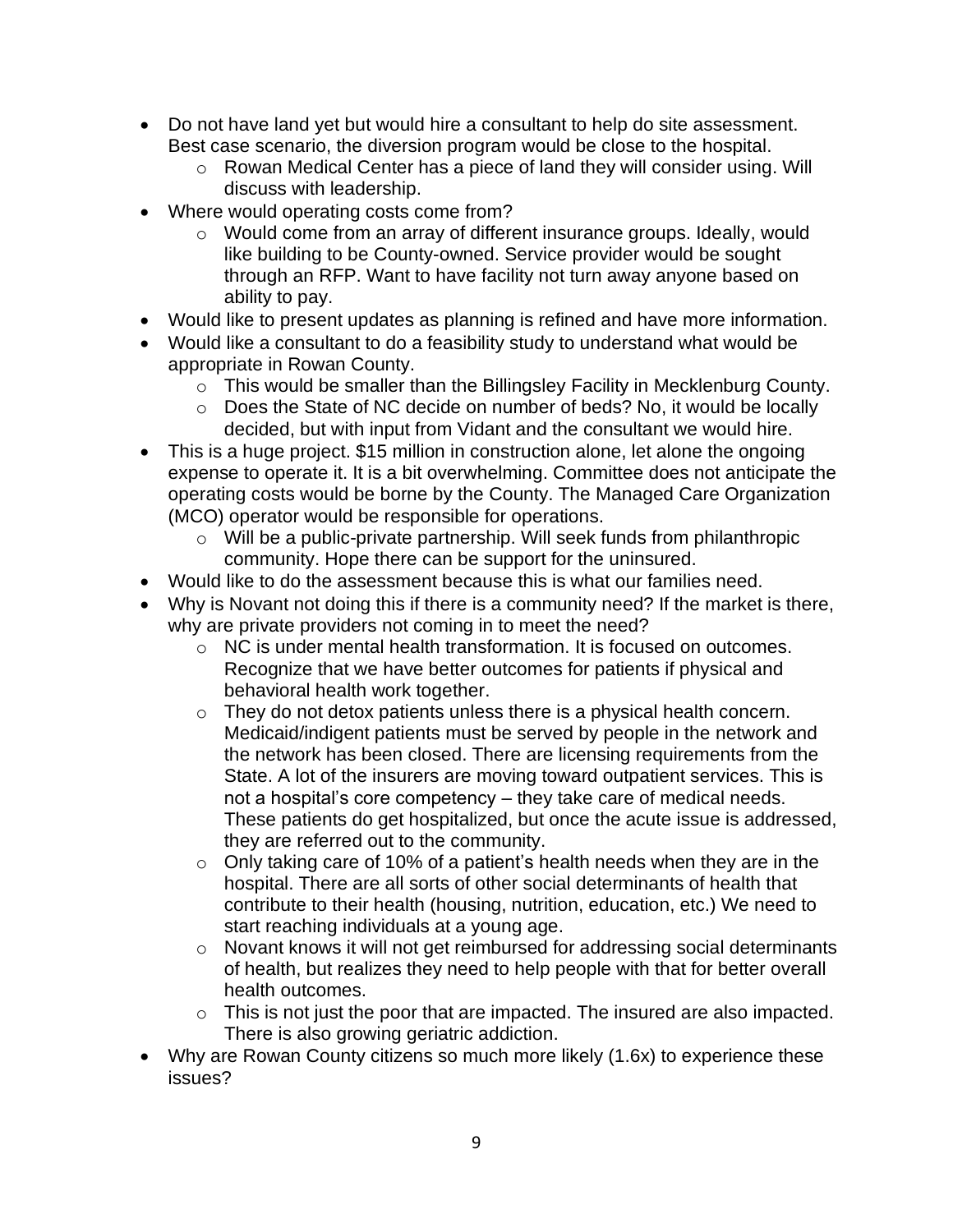- o Location on I-85 makes Rowan more prone to crime and drug issues. Childhood trauma contributes to repeat or intergenerational addiction. Excessive opioid prescriptions. Persistent poverty, housing needs, jail recidivism. Pandemic has exacerbated issues. We have many health outcomes that are worse than our neighbors. Bottom line is we don't know what it is about Rowan that is causing the excessive problem here. Crisis Center proposal is a place where we can stop that cycle.
- The Commissioners recognize the need, but not sure the Board can set aside \$15 million for project without understanding the feasibility. This is an interesting discussion. We would like to be a part of the discussion, but not sure where discussion goes from here. We do have a part to play. Not sure if it is \$15 million, but we do have a part. Don't want to only look at new buildings. We have many pressing needs.
	- o Looking to State to support the project as well.
	- o Seeking high level partnership. We are all in this together.

#### Quick Response Vehicle for South Rowan

Commissioner Caskey shared that there have been some response time issues in the southwest part of county. Takes a lot of time to get paramedics and their equipment. A quick response vehicle would allow for more rapid response until the paramedic and ambulance can arrive.

Commissioner Caskey will work county staff and will present to the Board in February.

#### Airport and Transit

Valerie Steele, Airport and Transit Director presented updates on the Airport expansion and on the use of transit to transport

dialysis patients.

## **Airport Expansion** is being planned

- Corporate
- 15,000 square feet w/office
- Public Safety/Helicopter
- 15,000 square feet w/office and sleeping quarters
- Novant
- Incident Command
- Box hangar
- Potential to Relocate aircraft from the "community" hangar



North Carolina General Assembly's Joint Conference Committee Report on the Current Operations Appropriations Act of 2021, Senate Bill 105, November 15, 2021 (Senator Carl Ford and Representative Harry Warren) allocated funds for the airport expansion.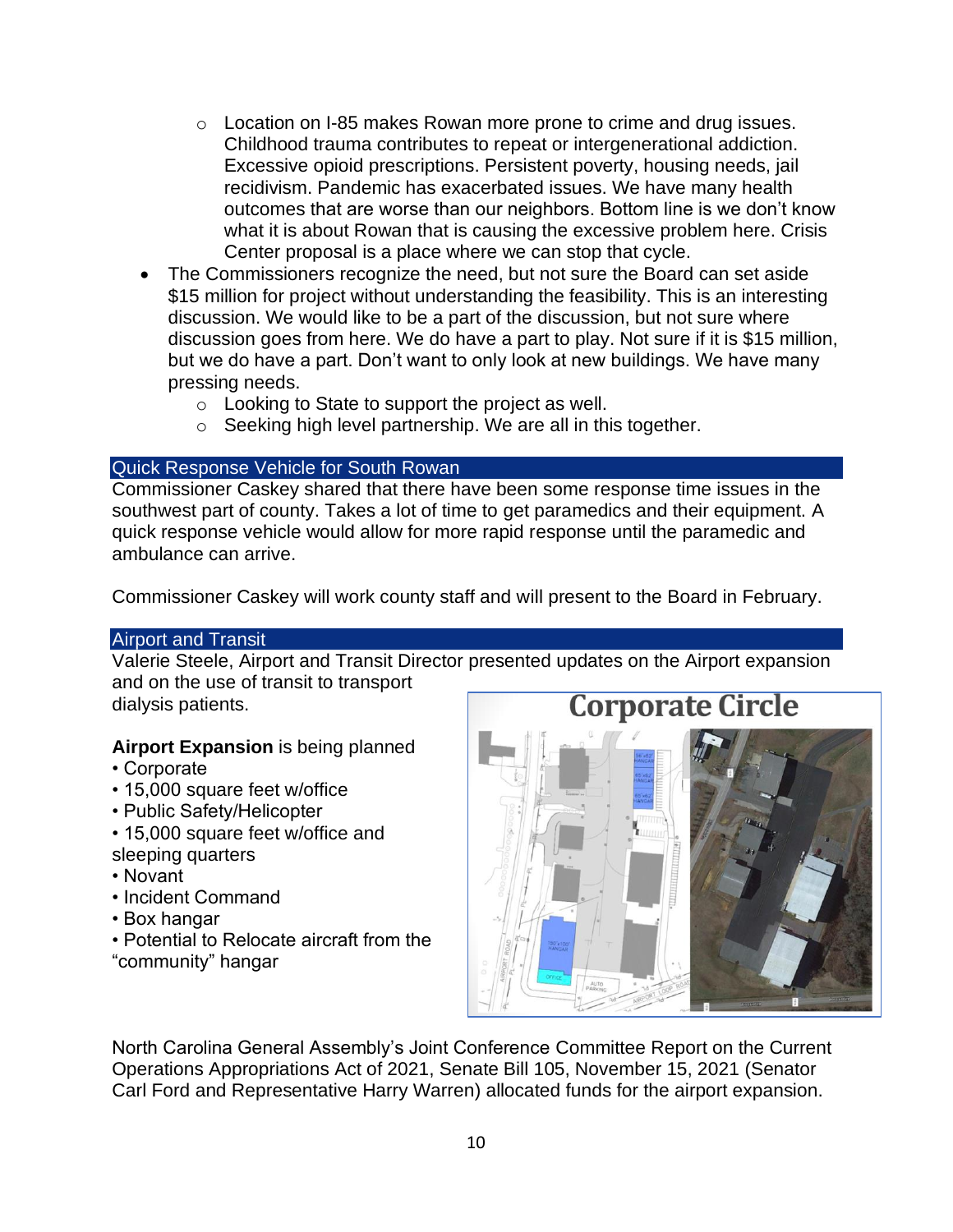• NCDOT in the process of determining how the General Assembly intends for the funds to be disbursed and accounted for.

• Legislatively directed grants are managed differently than State Aid. Not yet officially designated in senate bill – can advocate for that

## **Transit: Goal Achieved**

There is no longer a waitlist for dialysis transportation

- All on list offered two days of transport
- Waiting since beginning of 2019
- Added 2nd day for all current clients
- Additional clients can be immediately accommodated

Clients have been very grateful. Appreciation to the Board for decision to support dialysis patients.

## West End Plaza

Bob Lauer, Architect for West End Plaza provided an update on the work:

- Sent renderings over for attorney to review and updated schedule
- At about 70% design development; anticipate 100% by late February

At that time will have a cost estimate and a set of drawings to review.

Will begin construction documents immediately thereafter.

- Anticipate 50% set of construction documents to review by late March.
- Anticipate 90% construction documents to be done by end of April; will do another round of cost estimating by then.
- Comprehensive cost estimate by end of May.
- 100% construction documents done by June and ready to submit for permitting.
- Advertise in July; receive bids in August anticipate construction to be at least 12 months.

Space study for public health is also coming along. Have had preliminary meetings to understand their needs.

## *Commissioner Comments:*

There have been many changes since the Health Department moved to its current location, including an opioid epidemic and the COVID-19 Pandemic. The space needs study is called for.

## Veterans Social Center

Mr. Kenneth Hardin [\(https://hardingroupllc.com/](https://hardingroupllc.com/) ) from The High Road, Inc. shared a proposal for The Veterans Social Center. Ten years ago, The High Road, Inc. sponsored a literacy program for third through fifth graders at West End Plaza and the program was successful with community support. The High Road is an advocacy group that fights for the underserved and received its nonprofit status last year. In the past, they have sponsored families, provided food, and helped entrepreneurs. They have three (3) veterans on the board of directors, which inspired this proposal. The Veterans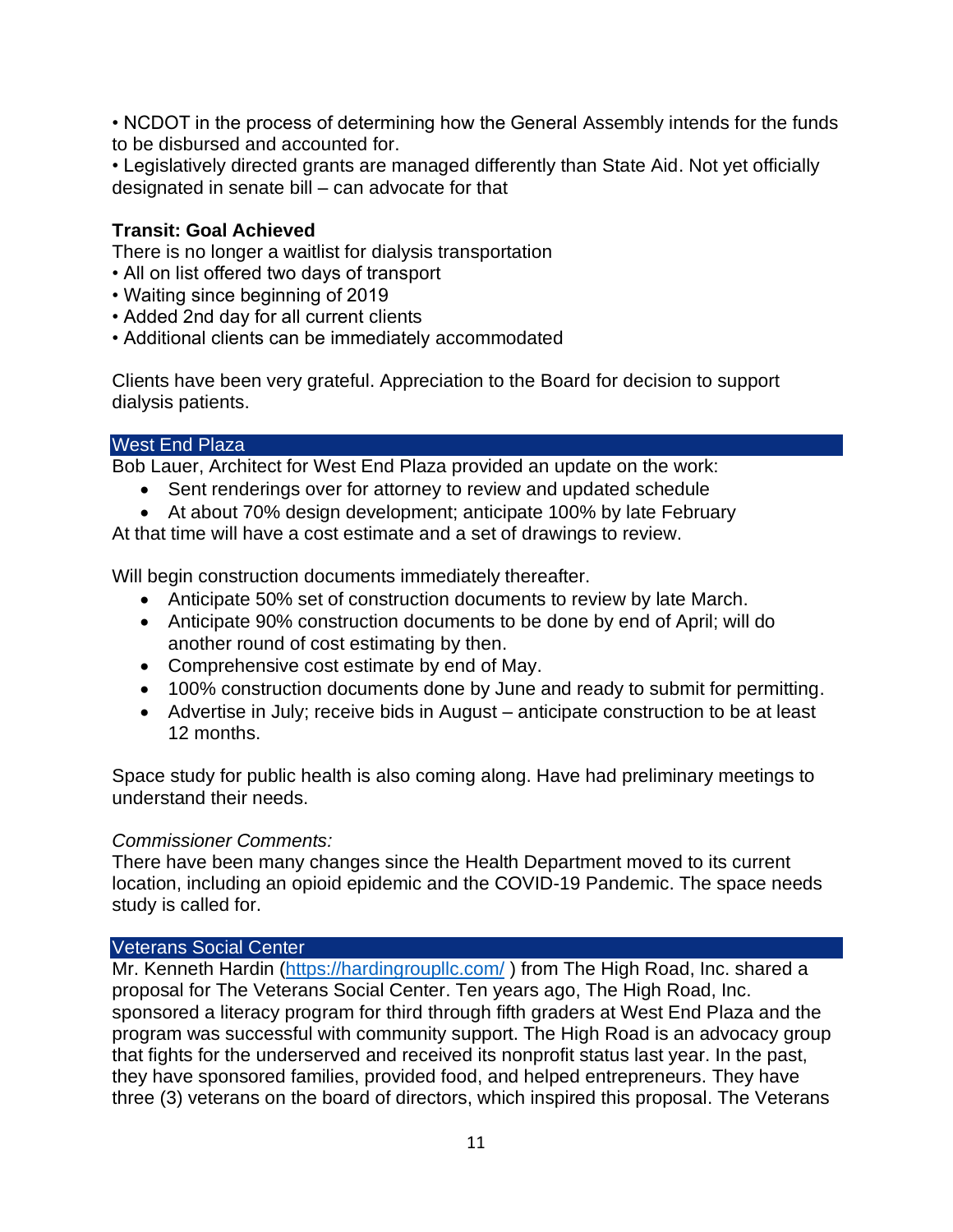Social Center is not trying to reinvent the wheel but will complement existing programs. They envision creating a place for veterans to be with other veterans, engage in camaraderie, entertainment, and help provide access to other services. The need for veteran services includes:

- 41 percent of veterans have a mental illness
- PTSD, depression, and traumatic brain Injuries are most common concerns
- 22 veterans commit suicide every day
- More than 20% of veterans also suffer from an addiction
- Less than 50% of returning veterans in need receive mental health treatment

Our commitment is to provide a safe, welcoming, and relaxed atmosphere and environment full of brotherhood, sisterhood, and acceptance. They envision a space that is free of charge without membership fees. Emphasis will be placed on encouraging veterans from wars and conflicts to come and use the facility and provide referral to other agencies. They want to make sure female veterans feel welcome as well.

Anticipated features/layout of the center include:

- One pool table and one ping pong table
- Chess / Checker Boards
- Two video games stations (Xbox and PlayStation)
- Seating and social conversation area in the front
- TV viewing area in the rear
- **·** Information brochure area in the rear
- **E** Military item vendors in the rear (Booth rental)
- Storage area for dispensing free toiletries in the middle
- Free coffee and pastries
- Candy, soda, and heavier microwaveable food items for sale

Seek approval from the County Commission and want to move into an available space in the West End Plaza. Not seeking financial or labor support, but ongoing commitment and support from the Commissioners.

## *Feedback from Commissioners:*

- Commissioners have already authorized a study of West End Plaza for moving the Health Department into the building. Want to make sure that the facility does not interfere with the space plans. Looking at the old Tsunami space, which is far from where the Health Department anticipates going, but if necessary, would move.
- Mental Health is important and appreciate that this center will help connect veterans to services. There is a connection between mental health and homelessness for veterans. Could see benefit in providing outreach to the homeless veterans to come to the center. The social center will be less threatening than other services.
- The Veteran Social Center sounds like it will be an all-encompassing place. Would like to make sure it has adequate staffing and wonder what the budget will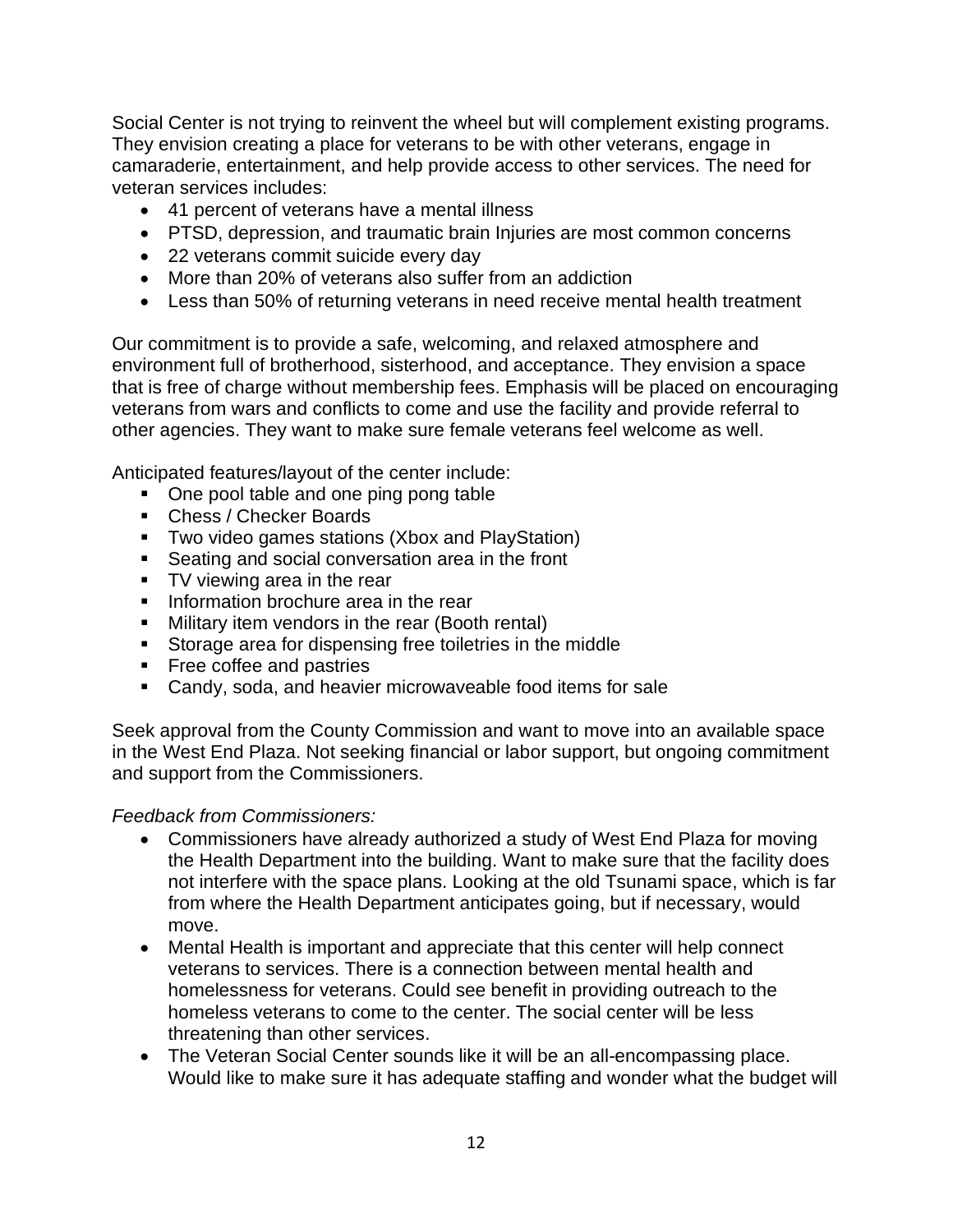be. There are a lot of volunteers willing to work with the organization. Have generous donors and a grant writer.

## *Motion*

**Commissioner Pierce moved that High Road, Inc. be provided a facility at West End Plaza at no charge. The motion was seconded by Commissioner Klusman and passed unanimously. The Board directed the County Manager to enter into a standard lease with insurance requirements.**

#### Permitting and Inspections

Randy Cress, Assistant County Manager/CIO shared an update on the permitting and inspections work.

- Software update was completed by Thanksgiving. Now working with new version. Environmental Health onboarded. Public access to citizens self-service portal is continuing. Staff are still taking phone calls but allowing for portal to be used as well. Have a new project manager that has been key and valuable.
- Electronic plan review started working on hardware and software, moving forward.
- Looking at fee review to simplify the structure.
- Looking at ordinance changes; some have not been updated since 1976
- There have been requests for staffing based on workload; if we make the requests, want the fees to cover their cost.
- Environmental Health is not moving organizationally the online presence is being simplified for customers.
- Buy-in is going well amongst staff.
- Food and lodging inspections going well.

#### **Broadband**

Randy Cress, Assistant County Manager/CIO shared an update on the status of Broadband expansion.

- Putting in strong effort. Deployed in December.
- Encountering some issues with getting a signal. Replacing equipment.
- Have a pilot customer.
- Requested service on West Branch Library

## *Feedback and Questions from Commissioners*

- Can we use some ARPA funds for broadband?
	- o State budget passed that says we can use ARPA funds to assist with broadband deployment. The State is running GREAT Grants The internet service provider would be the one applying for the grant. There is a big focus on going after uncovered areas. Sounds like efforts may be more in far east and west.
	- $\circ$  CAB fund completing access to broadband. County would commit 1/3 funding/ State commits 1/3 funding/ whoever is awarded the RFP will pay the 1/3. State will run RFP.